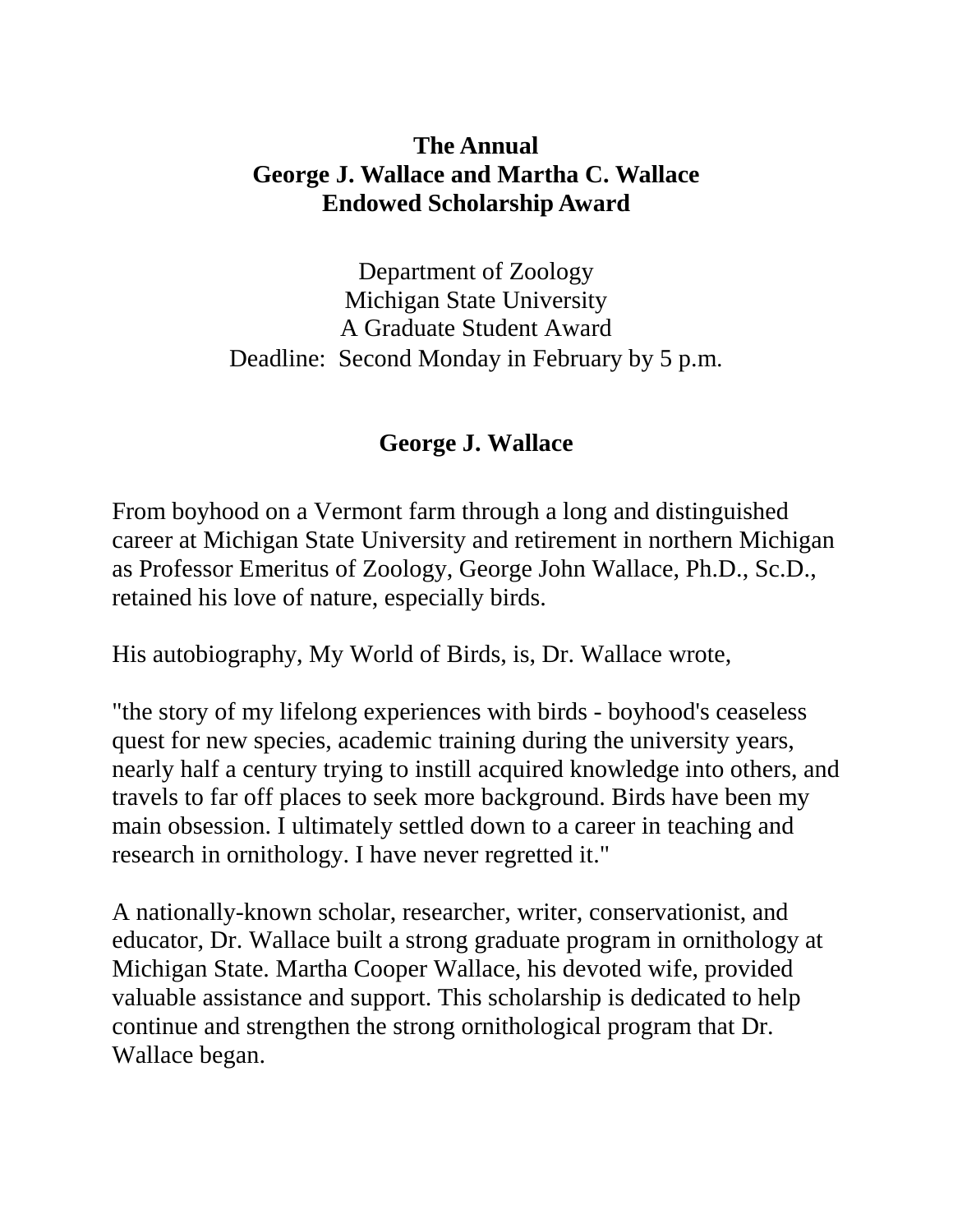# **Scholarship Information**

The Department of Integrative Biology is pleased to announce the competition for the annual award of the George J. Wallace and Martha C. Wallace scholarship. This award is intended to encourage students who have demonstrated:

- 1. the capacity to achieve educational and professional goals,
- 2. the motivation to achieve these goals, and
- 3. the initiative to seek opportunities to further their progress.

The applicants should be graduate level students (in exceptional cases, advanced undergraduate students will be considered), have an exceptional academic record, and be pursuing a Master's or Doctoral research program in Ornithology. Preference will be given to specialties in behavioral, ecological or systematic research on birds.

Application information and materials are attached below.

For questions regarding this form, contact:

Dr. Catherine Lindell Chair, Wallace Scholarship Committee Department of Zoology Phone: (517) 884-1241 Email: lindellc@msu.edu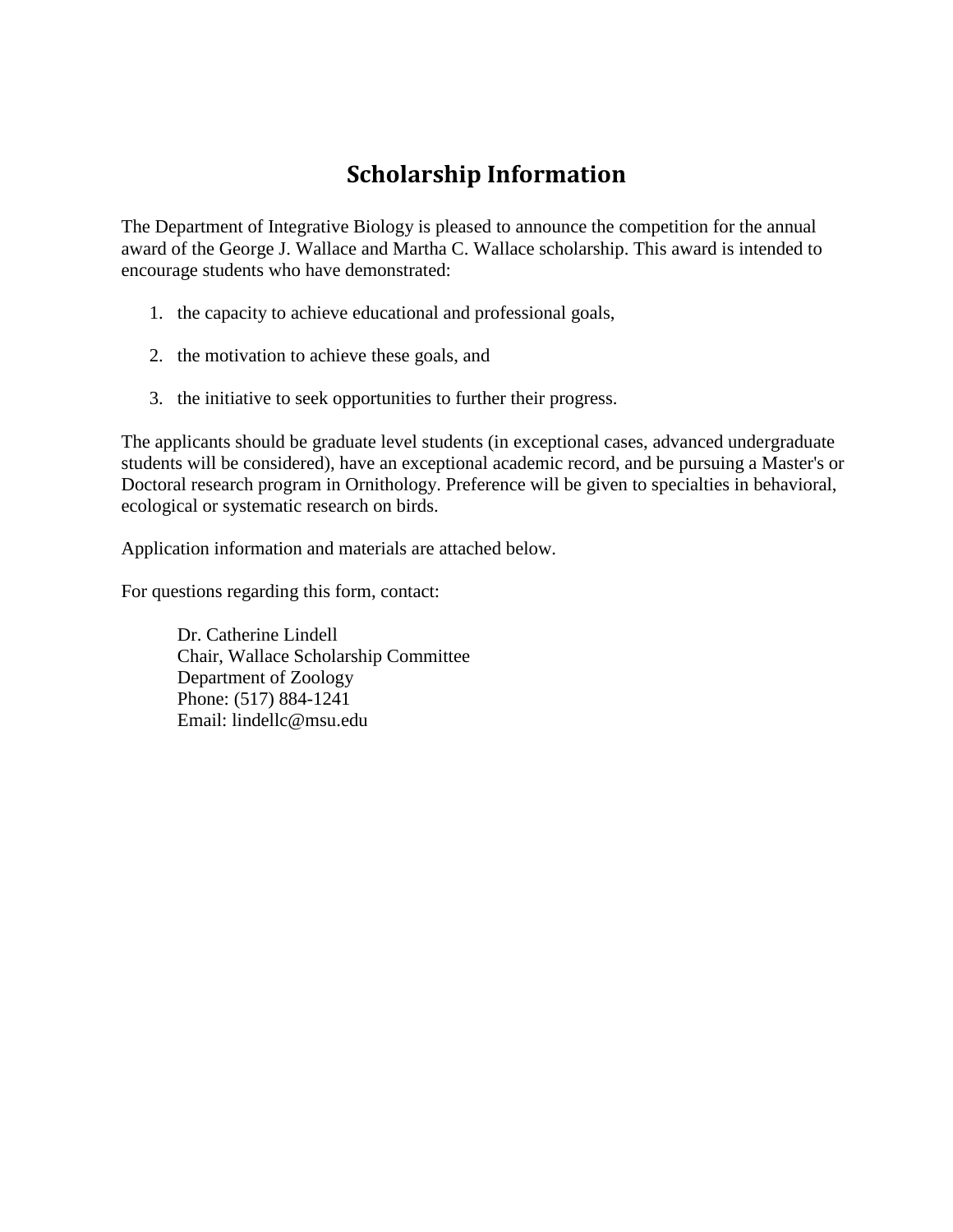#### **APPLICATION FORM FOR THE**

## **GEORGE J. WALLACE and MARTHA C. WALLACE**

### **ENDOWED SCHOLARSHIP AWARD**

This scholarship is for graduate students pursuing a Master's or Ph.D. degree at Michigan State University. The primary focus of the applicant's research must be Ornithology with a specific focus in behavior, ecology, or systematics. Applicants must be enrolled at MSU in the fall term following submission of their application materials to be eligible. Please submit one RTF file\*\* with all the information requested below to Catherine Lindell at [lindellc@msu.edu.](mailto:lindellc@msu.edu)

Name Date Addresss Phone Email Year in Graduate Program Department Thesis Topic or Title If you are a Ph.D. candidate, have you taken your preliminary exams (yes) (no)? The names, titles, phone numbers, and addresses of your three letter writers.

- 1. a list of upper division and graduate courses taken as part of your undergraduate and graduate programs. Place in parentheses the grade you received.
- 2. an essay, no more than three double-spaced pages, with the first page dedicated to your personal dedication to the aspect of Ornithology you have selected for study, and the last two pages describing the significance of your thesis research. The last paragraph of the essay should describe how your research ties in with the tradition of George Wallace's work at MSU.
- 3. a curriculum vitae.